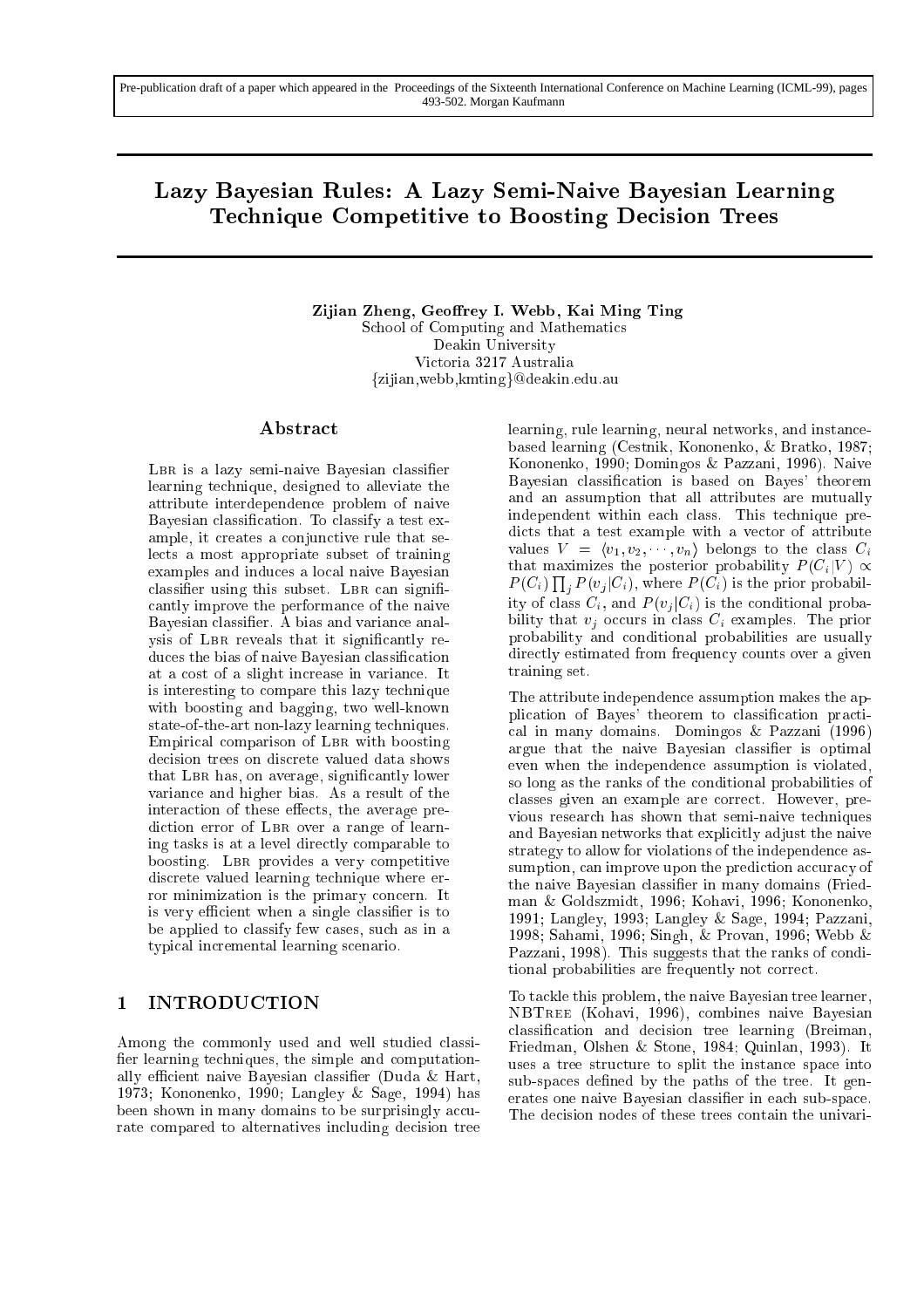ate tests of conventional decision trees. Each leaf of a naive Bayesian tree contains a local naive Bayesian classier that does not consider attributes involved in tests on the path leading to the leaf, and is used to classify examples that reach this leaf. It has been shown that NBTREE frequently achieves higher accuracy than either a naive Bayesian classifier or a decision tree learner (Kohavi, 1996).

Although NBTree can alleviate the attribute interdependence problem of naive Bayesian classification to some extent, NBTREE suffers from the replication and fragmentation problems (Pagallo & Haussler, 1990) as well as the small disjunct problem (Holte, Acker, & Porter, 1989; Ting, 1994) due to the tree structure. To solve these problems and further improve the performance of naive Bayesian classification, we previously proposed a lazy Bayesian rule (LBR) learning technique (Zheng & Webb, 1998). LBR can be thought of as applying lazy learning techniques (Aha, 1997) to naive Bayesian tree induction. At classication time, for each test example, LBR builds a most appropriate rule with a conjunction of conditions as its antecedent and a local naive Bayesian classier as its consequent. Our experimental results (Zheng & Webb, 1998) have shown that LBR is, on average, more accurate than <sup>a</sup> naive Bayesian classier, C4.5 (Quinlan, 1993), our implementation (Zheng & Webb, 1998) of NBTree (Kohavi, 1996), a constructive Bayesian classier that eliminates attributes and constructs new attributes using Cartesian products of existing nominal attributes (Pazzani, 1998), a selective naive Bayesian classier (Langley & Sage, 1994), and a lazy decision tree learning algorithm (Friedman, Kohavi & Yun, 1996).

While these comparisons with directly related algorithms reveal good performance, it is interesting to hold a new contender up against the state-of-theart. Recent studies have shown that committee learning techniques, notably boosting and bagging, achieve very low prediction error, especially for decision tree learning (Bauer & Kohavi, 1999; Breiman, 1996; Freund & Schapire, 1997; Quinlan, 1996; Schapire, Freund, Bartlett  $\&$  Lee, 1997). These techniques generate multiple models to form a committee by repeated application of a single base learning algorithm. At classification time, the committee members vote to make the final decision. Here, we compare LBR with boosting and bagging decision trees, as previous research showed that they achieve very high average accuracy (Bauer & Kohavi, 1999; Quinlan, 1996). It is interesting to note that boosting naive Bayes is not very effective (Ting  $&$  Zheng, 1999) as boosting requires that the base learner be sensitive to variations in the training set while naive Bayes is very stable across training samples, resulting in low variance but high bias.

The following section describes the algorithms used in

this paper, Lbr, AdaBoost, and bagging. Section 3 contains empirical studies. We first carry out extensions to our previous analysis of LBR (Zheng  $&$  Webb, 1998), and then compare LBR to AdaBoost and bagging. We will show that Lbr can signicantly reduce the bias of naive Bayesian classication at a cost of a slight increase in variance. Furthermore, LBR has, on average, signicantly lower variance and higher bias than AdaBoost with decision trees. As a result of the interaction of these effects, the average prediction error of LBR over a range of learning tasks is at a level directly comparable to AdaBoost. Finally, Section 4 summarizes our findings.

## 2 THE LBR, ADABOOST, AND BAGGING ALGORITHMS

We describe the LBR algorithm in the following subsection. Sub-sections 2.2 and 2.3 present short descriptions of AdaBoost and bagging respectively. Readers are referred to elsewhere for more detailed descriptions of these two algorithms (Freund & Schapire, 1997; Breiman, 1996). The empirical studies in this paper also involve two other algorithms: a naive Bayesian classier, NB, and a decision tree learner, C4.5. NB was described briefly in Section 1. More detail is available elsewhere (Duda & Hart, 1973; Kononenko, 1990; Langley & Sage, 1994). In our implementation of NB, when the probability of an attribute value conditional on a class is estimated from a training set, the mestimate (Cestnik, 1990) with  $m = 2$  is used. When the probability of a class is estimated, the Laplace estimate (Cestnik, 1990) is used. We assume that readers are familiar with C4.5, since it is widely used. A complete description of C4.5 is given by Quinlan (1993).

#### 2.1 LBR

LBR uses lazy learning to alleviate the attribute interdependence problem of naive Bayesian classification, as well as to avoid the replication, fragmentation, and small disjunct problems from which NBTREE (Kohavi, 1996) may suffer. It retains all training examples until classication time. Before classifying a test example, LBR generates a rule (called a *Bayesian rule*) that is most appropriate to the test example. This contrasts with creating a model at training time, such as NBTree's single tree, that is, on average, most appropriate to all examples. The antecedent of a Bayesian rule is a conjunction of attribute-value pairs (conditions) each of the form 'attribute  $=$  value'. The current version of LBR can only deal directly with discrete valued attributes. Numeric attributes are discretized as a pre-process. The consequent of a Bayesian rule is a local naive Bayesian classifier created from *local train*ing examples that satisfy the antecedent of the rule.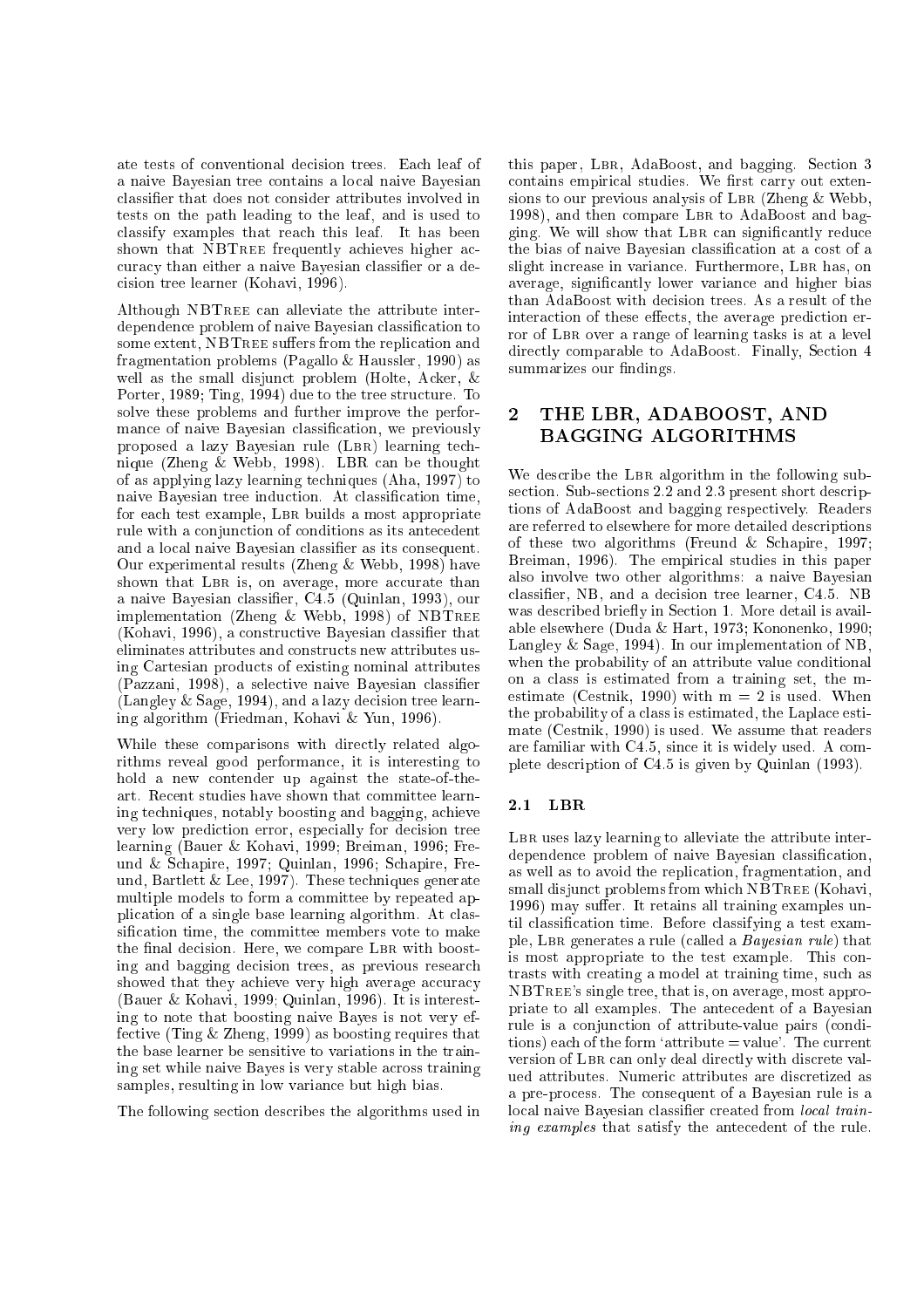Table 1: The Lazy Bayesian Rule learning algorithm

```
\mathbf{LBR}(Att, D, E_{test})INPUT: Att: a set of attributes,D: a set of training cases described
               using Att and classes,
            E_{test}: a test case described using Att.
  \mathit{OUTPUT}: a predicted class for \mathit{E}_{test}.LocalNB = a NB classifier trained using Att on D
Errors = errors of LocalNB estimated using N-CV on DCond = trueREPEAT
  TempErrors_{best} = the number of cases in D + 1FOR each attribute A in Att whose value v_A on
        E_{test} is not missing DOD_{subset} = cases in D with A = v_ATempNB = a NB classifier trained usingAtt - \{A\} on D_{subset}TempErrors = errors of TempNB estimated usingN-CV on D_{subset} + the portion
                     of Errors in D - D_{subset}IF ((TempErrors \langle TempErrors<sub>best</sub>) AND
        (TempErrors is signicantly lower than Errors))
    THEN
       TempNB_{best} = TempNBTempErrors_{best} = TempErrorsA_{best} = A\mathit{IF} (an \mathit{A_{\mathit{best}}} is found)
  THEN
     Cond = Cond \wedge (A_{best} = v_{A\text{best}})\label{eq:local} LocalNB = \textit{TempNB}_{best}D = D_{subset} corresponding to A_{best}\overline{Att} = \overline{\overline{Att}} - \{A_{best}\}Errors = errors of LocalNB estimated usingN-CV on D
UNTIL (no A_{best} is found)
classify E_{test} using LocalNBRETURN the class
```
This local naive Bayesian classifier uses only those attributes that do not appear in the rule's antecedent.

Table 1 outlines the LBR algorithm. During the generation of a Bayesian rule, only attribute-value pairs that utilize attribute values of the test example are considered. The objective is to grow the antecedent of a Bayesian rule that ultimately decreases the errors of the local naive Bayesian classier in the consequent of the rule. The antecedent of the Bayesian rule de fines a sub-space of the instance space to which the test example belongs, selecting a subset of the available training instances. All instances in this sub-space have the attribute-values specied in the antecedent. In consequence, these attributes are removed from the local naive Bayesian classifier.

For each test example, LBR uses a greedy search to generate a Bayesian rule with an antecedent that matches the test example. The growth of the rule starts from a special Bayesian rule whose antecedent is true. The rule's local naive Bayesian classifier is trained on the entire training set using all attributes. This classifier is identical to a conventional naive Bayesian classifier. At each step of the greedy search, LBR tries to select and add, to the antecedent of the current Bayesian rule, the best attribute-value pair  $(A_i = v_{A_i})$  where  $v_{A_i}$  is the value of  $A_i$  on the test example. During this search, those attributes are ignored that are already included in the antecedent of the current rule or whose value on the test example is missing. The objective is to determine whether including this attribute-value pair into the Bayesian rule can signicantly improve the estimated accuracy. This search method is similar to forward selection which has been used for relevant attribute subset selection (John, Kohavi & P
eger, 1994).

The utility of adding each possible  $A_i = v_{A_i}$  to the current rule is evaluated as follows. A subset of exampies  $D_{subset}$  that satisfies  $A_i = v_{A_i}$  is identified from the current local training set  $D$ , and is used to train a temporary naive Bayesian classier using all attributes other than  $A_i$  that do not occur in the antecedent of the current Bayesian rule. The error of this classi her on  $D_{subset}$  is estimated by TV-fold cross-validation (N-CV).<sup>1</sup> This estimate together with an N-CV estimate of the errors of the local naive Bayesian classifier of the current Bayesian rule on  $D - D_{subset}$  are used to assess the value of adding  $A_i = v_{A_i}$  to the current Bayesian rule.<sup>2</sup> If this measure is lower than the estimated errors of the local naive Bayesian classifier on  $D$  at a significance level better than 0.05 using a one-tailed pairwise sign-test, this attribute-value pair becomes a candidate condition to be added to the current Bayesian rule. The sign-test is used to control the likelihood of adding conditions that reduce error by chance. After evaluating all possible conditions, the candidate condition with the lowest error estimate is added to the antecedent of the current Bayesian rule.

Training cases that do not satisfy the antecedent of the rule are then discarded, and the above process repeated. This continues until no more candidate conditions are found. This happens when no damaging attribute inter-dependencies exist for the local naive Bayesian classier, or the local training set is too small

 $1\,\mathrm{We}$  use N-CV because N-CV errors are more reliable estimates of true errors than re-substitution errors (Breiman, Friedman, Olshen & Stone, 1984) and N-CV on a naive Bayesian classifier is computationally efficient.

<sup>2</sup> Here we evaluate the utility of each attribute-value pair on the whole local training set,  $D$ . Since different attributevalue pairs cover different subsets of  $D$ , estimated errors for different attribute-value pairs on their corresponding subsets of training examples,  $D_{subset}$ , are not comparable.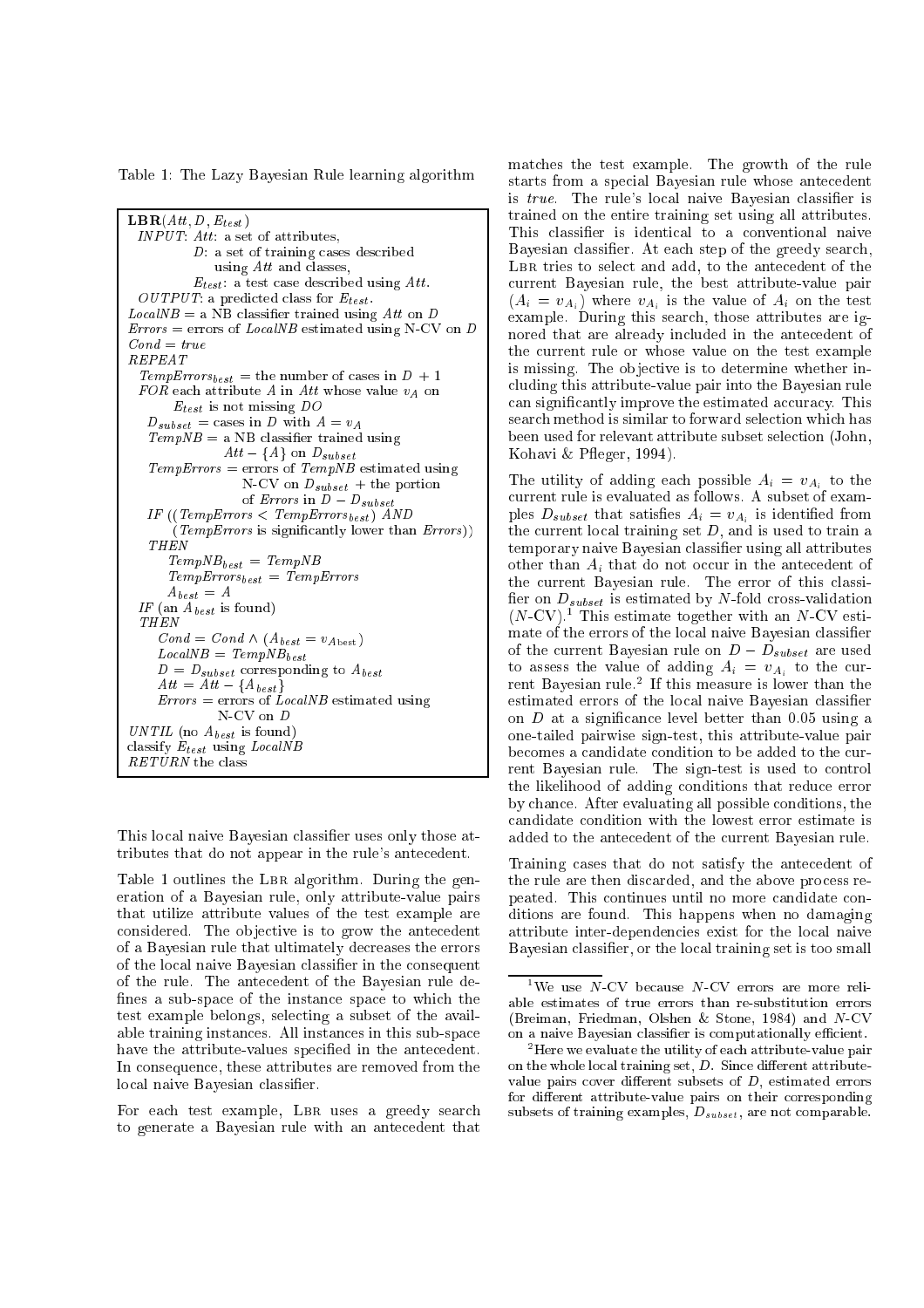to further reduce the instance sub-space by specializing the antecedent of the Bayesian rule. In such cases, further growing the Bayesian rule would not signicantly reduce its errors. Finally, the local naive Bayesian classier of this Bayesian rule is used to classify the test example under consideration.

#### 2.2 ADABOOST

Boosting (Freund & Schapire, 1997) is a general framework for improving a base learning algorithm. During training, it sequentially builds different classifiers to form a committee by adaptively modifying the distribution of the training set based on the performance of previously created classiers. The ob jective is to make the generation of the next classifier concentrate on the training examples misclassied by the previous classiers.

Our implementation of AdaBoost uses C4.5 (Quinlan, 1993) as the base learner. Given a training set  $D$  consisting of  $m$  instances and a specified number of trials  $T$ , AdaBoost builds  $T$  pruned trees over  $T$  trials by repeatedly invoking C4.5. Let  $w_t(x)$  denotes the weight of instance  $x$  in  $D$  at trial  $t$ . At the first trial, each instance has weight 1, that is,  $w_1(x) = 1$  for each x. At trial t, decision tree  $H_t$  is built using D under the distribution  $w_t$ . The training error  $\epsilon_t$  of  $H_t$  is then calculated by summing up the weights of the instances that  $H_t$  misclassifies and dividing by m. For the next trial, the weight  $w_{t+1}(x)$  is set to  $w_t(x)/2\epsilon_t$  if  $H_t$  incorrectly classifies x, and  $w_t(x)/2(1 - \epsilon_t)$  otherwise. If  $w_{t+1}(x) < 10^{-7}$ , set it to 10  $^{-1}$  to solve the numerical underflow problem (Bauer  $&$  Kohavi, 1999). These weights are then renormalized so that they sum to m.

Following the example of Bauer & Kohavi (1999), when  $\epsilon_t$  is greater than 0.5,  $w_t(x)$  is re-initialized to allow the boosting process to continue. Following Webb (forthcoming), we also reweight examples to continue boosting if  $\epsilon_t$  reaches zero. This allows the possibility that more than one committee member with zero error will be derived, enabling these to vote against each other (with very large but finite weight) and giving other committee members a casting vote in case of a draw between committee members with zero resubstitution error. We employ Webb's (forthcoming) reweighting scheme in these contexts, setting  $w_t(x)$  to random values from the continuous Poisson distribution, generated by:

$$
Poisson() = -log\left(\frac{Random(1...999)}{1000}\right), \quad (1)
$$

where  $Random(min...max)$  returns a random integer value between min and max inclusive. After values are assigned using this random process, the vector of weights is normalized to sum to the size of the training set. Then, the boosting process continues to build

the next tree. Note that any tree with  $\epsilon_t > 0.5$  is discarded and this trial is repeated with the re-initialized instance weights, while a tree with  $\epsilon_t = 0$  is accepted by the committee.

At the classication stage, for each test example, all decision trees in the committee perform weighted voting to make the prediction. The vote of decision tree  $H_t$  is worth  $\log(1/\beta_t)$  units, where  $\beta_t = \epsilon_t/(1 - \epsilon_t)$ .

This implementation of AdaBoost is very similar to This implementation of AdaBoost is very similar to AdaBoost is very similar to AdaBoost is very similar to the that of Bauer  $\&$  Kohavi (1999). The only difference is that Bauer & Kohavi (1999) halt induction and treat  $H_t$  as having infinite weight if  $\epsilon_t = 0$ , and use the bootstrap sampling method to re-initialize the weights when  $\epsilon_t > 0.5$ , whereas our implementation sets  $\rho_t = 10^{-10}$  when  $\epsilon_t = 0$ , and re-initializes the weights using the continuous Poisson distribution in both situations. The continuous Poisson distribution is chosen because our experiments show that this weight re-initialization method has a small advantage over the bootstrap sampling method.

#### 2.3 BAGGING

Like boosting, bagging (Breiman, 1996) generates committees by changing the distribution of the training set. However, for bagging, the change of the instance distribution is stochastic. The primary idea is to generate a committee of classiers with each induced from a bootstrap sample of the original training set. Given a committee size  $T$  and a training set  $D$ consisting of m instances, bagging generates  $\overline{T}$  bootstrap samples with each being created by uniformly sampling  $m$  instances from  $D$  with replacement. It then applies C4.5 to build one decision tree from each bootstrap sample. All decision trees in the committee vote with equal weight to classify a test example.

### 3 EVALUATION

In this section, we analyze the behavior of LBR using the bias and variance decomposition to gain insight into how it improves the performance of its base learning algorithm. Then we compare LBR with boosting and bagging. Section 3.1 describes the bias and variance decomposition. Section 3.2 illustrates the experimental domains and methods used in this paper. The following two subsections present the results of the analysis with Lbr, and the comparison with boosting and bagging. Section 3.5 gives a comparison in terms of compute time.

#### 3.1 BIAS AND VARIANCE

Bias and variance analyses can provide useful insights into the generalization performance of a learning algo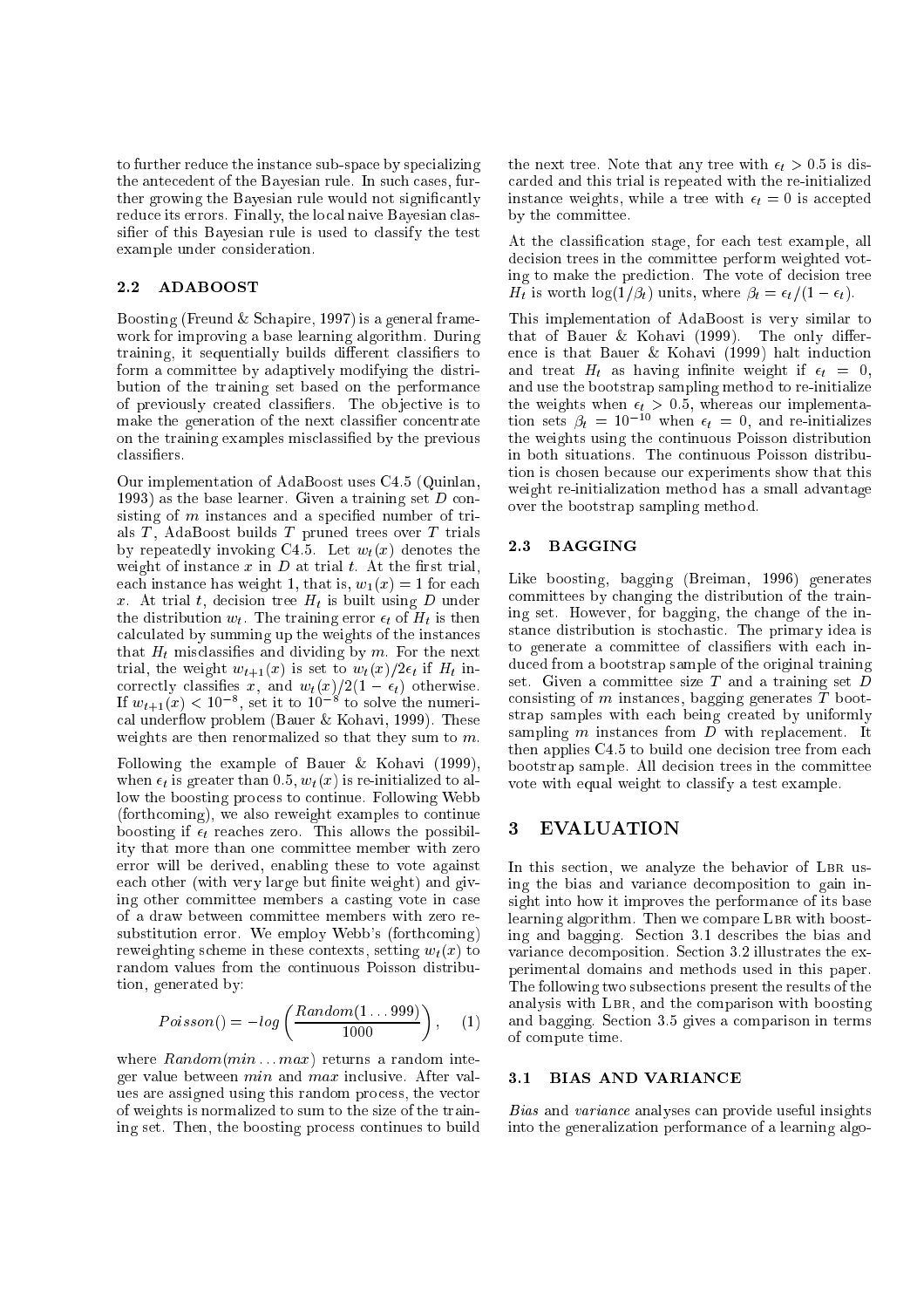rithm. Bias is a measure of error due to the central tendency and variance is a measure of error due to disagreements between the classiers formed by an algorithm across a distribution of training sets. Among several definitions of bias and variance, in this study we adopt Kohavi  $&$  Wolpert's (1996) definitions that decompose error into intrinsic noise (optimal Bayes error), squared bias, and variance. Due to the dif ficulty of estimating the intrinsic noise in practical experiments with real domains, we follow Kohavi & Wolpert's (1996) strategy of generating a bias term that includes both intrinsic noise and squared bias. The values are calculated directly from the performance of each classifier on each test case in the experiments described below.

#### 3.2 EXPERIMENTAL DOMAINS AND METHODS

This study uses the same twenty-nine natural domains used in previous studies of LBR (Zheng  $&$  Webb, 1998). These cover a wide variety of domains from the UCI machine learning repository (Blake, Keogh & Merz, 1998). This test suite includes all the twenty-eight domains used by Domingos & Pazzani (1996) for studying naive Bayesian classication, as well as the Tic-Tac-Toe domain. The last domain was chosen for previous research because it contains inter-dependent attributes and its target concept is known.

We employ the bias/variance estimation process developed by Webb (forthcoming). For each domain ten three-fold cross-validations (Breiman, Friedman, Olshen & Stone, 1984) are carried out for each algorithm. All the algorithms are run with their default option settings on the same training and test set partitions in every domain. Only the error rate on the test set is reported. An error (or bias, or variance) rate reported in the following subsections is an average over the 30 runs for an algorithm.

Since the current implementation of LBR and NB can only deal with discrete valued attributes, numeric attributes are discretized as a pre-process in the experiments using an entropy-based discretization method (Fayyad & Irani, 1993) for all learning algorithms. In other words, the algorithms are being compared on performance when learning from discrete valued data. For each pair of training set and test set, both training set and test set are discretized by using cut points found from the training set alone.

#### 3.3 BIAS AND VARIANCE ANALYSIS FOR LBR

LBR is designed to improve the performance of the naive Bayesian classier NB. A bias and variance decomposition of Lbr's performance provides interesting

Table 2: Error rates  $(\%)$  of LBR, NB, C4.5, AdaBoost, and bagging

| Domain                     | $_{\rm LBR}$     | $_{\rm NB}$ | $\overline{\text{C4.5}}$ | AdaBoost | $_{\rm bagging}$ |
|----------------------------|------------------|-------------|--------------------------|----------|------------------|
| Annealing                  | $\overline{2.8}$ | 3.0         | $\overline{10.4}$        | 7.8      | 8.9              |
| Audiology                  | 28.0             | 28.4        | 23.7                     | 19.4     | 21.5             |
| Breat(W)                   | 2.6              | 2.6         | 5.1                      | 3.8      | 4.4              |
| <b>KR</b> KP               | 2.7              | 12.5        | 0.8                      | 0.5      | 0.7              |
| Credit(A)                  | 14.4             | 14.5        | 14.5                     | 15.9     | 14.3             |
| Echocar.                   | 30.8             | 30.8        | 36.2                     | 33.9     | 35.1             |
| Glass                      | 34.1             | 34.0        | 35.8                     | 33.1     | 32.8             |
| Heart(C)                   | 17.6             | 17.6        | 24.0                     | 22.3     | 20.7             |
| Hepatitis                  | 14.7             | 14.7        | 21.0                     | 17.7     | 18.9             |
| Horse                      | 20.3             | 21.0        | 17.0                     | 21.3     | 16.8             |
| HouseVote                  | 6.7              | 9.9         | 5.1                      | 4.9      | 4.6              |
| Hypo                       | 1.5              | 1.8         | 1.3                      | 1.2      | 1.2              |
| Iris                       | 6.6              | 6.6         | 7.5                      | 7.5      | 7.1              |
| Labor                      | 10.7             | 10.7        | 19.5                     | 18.2     | 18.6             |
| LED <sub>24</sub>          | 39.7             | 39.5        | 36.9                     | 36.4     | 31.8             |
| Liver                      | 36.2             | 36.2        | 35.7                     | 36.0     | 36.0             |
| $LungC$ .                  | 49.7             | 49.4        | 59.4                     | 55.0     | 61.3             |
| Lympho                     | 18.5             | 18.3        | 23.6                     | 17.7     | 20.7             |
| Pima                       | 25.1             | 25.2        | 25.5                     | 27.0     | 25.0             |
| Postop.                    | 35.9             | 36.0        | 29.9                     | 39.7     | 31.1             |
| P.Tumor                    | 52.4             | 52.4        | 61.0                     | 58.4     | 57.8             |
| Promoters                  | 10.7             | 10.7        | 26.3                     | 8.4      | 17.2             |
| Solar                      | 17.1             | 19.1        | 15.7                     | 17.0     | 15.9             |
| Sonar                      | 25.4             | 26.5        | 32.1                     | 22.1     | 24.9             |
| Soybean                    | 7.0              | 9.8         | 10.3                     | 6.9      | 8.2              |
| Splice                     | 4.3              | 4.5         | 6.5                      | 4.7      | 5.5              |
| $\operatorname{TicTacToe}$ | 19.1             | 29.5        | 16.5                     | 1.3      | 93               |
| Wine                       | 2.5              | 2.5         | 11.8                     | 4.7      | 8.9              |
| Zoology                    | 6.2              | 6.2         | 8.5                      | 6.2      | 8.4              |
| mean                       | 18.7             | 19.8        | 21.4                     | 18.9     | 19.6             |
| mean<br>e.r.               |                  | 1.12        | 1.21                     | -93      | 1.07             |
| w/t/l                      |                  | 4/11/14     | 10/0/19                  | 13/1/15  | 14/0/15          |
| $p.$ of wtl                |                  | .0304       | .1360                    | .8506    | 1.0000           |

e.r. mean: geometric mean of error ratios.

insights into how it achieves this effect.

Table 2 presents the error rates of LBR and NB (results for C4.5, AdaBoost, and bagging are discussed in the following section). The penultimate row shows the geometric mean error ratio of NB over LBR. Geometric rather than arithmetic mean is used as it is more appropriate for averaging ratio values. The last row in the table shows the numbers of wins, ties, and losses between the error rates of NB against those of LBR in the 29 domains, and the signicance level of a twotailed pairwise sign-test on this win/tie/loss outcome. We consider the comparison signicant if the sign-test reveals a probability of less than 0.05 that the observed result or more extreme should be obtained by chance. To illustrate the impact to bias and variance of applying Lbr's semi-naive Bayesian approach in place of NB's naive Bayesian approach, Figure 1 presents a bar chart that shows for each domain the decrease in error due to bias reduction and increase in error due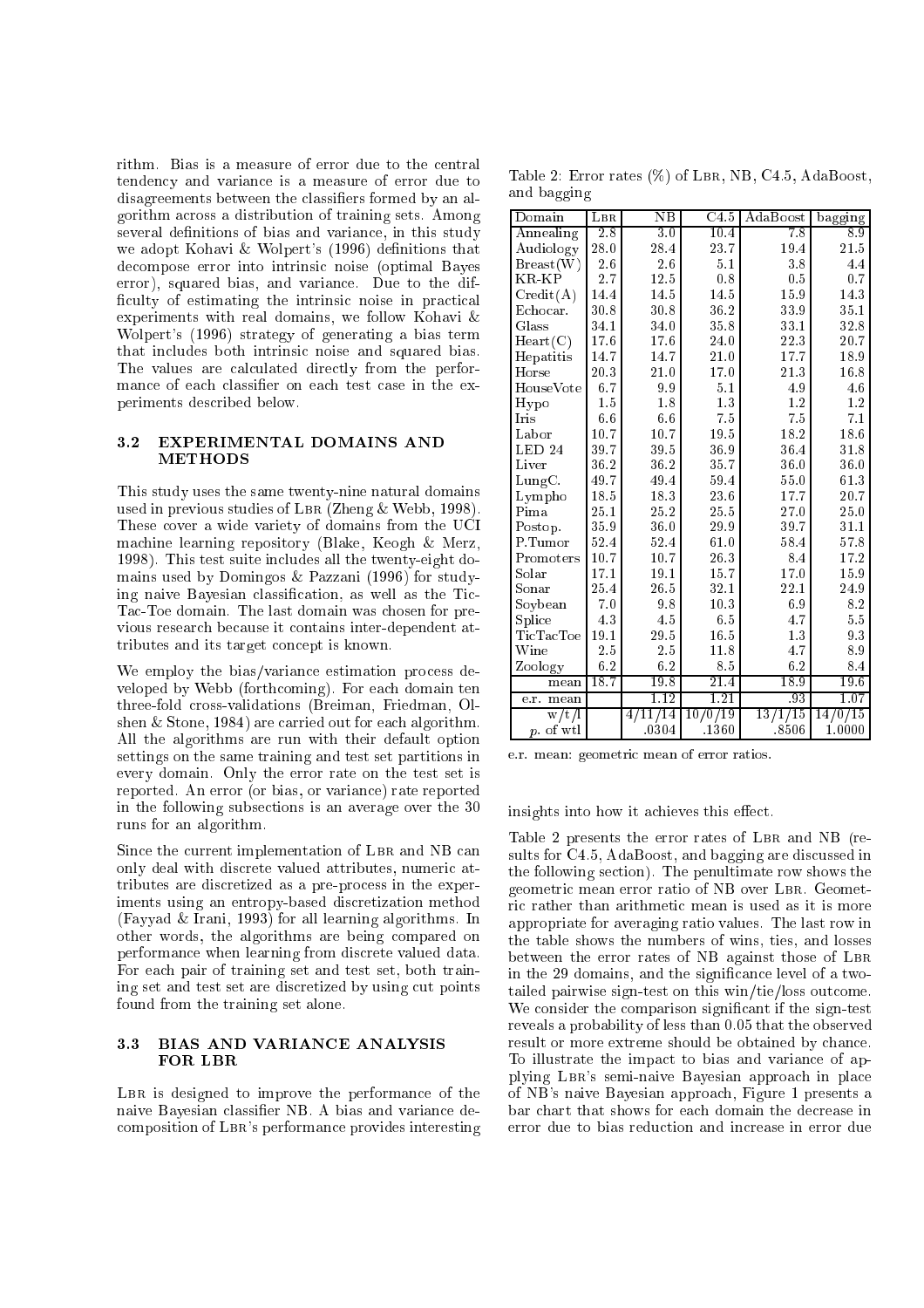

Figure 1: Bias and variance comparison between LBR and NB

to increased variance. Figure 2 summarizes this result across all domains by displaying the average error of all algorithms decomposed into average bias and variance.

It is apparent that LBR outperforms NB in terms of average error rate, error ratio, and  $w/t/l$  record. The relative error reduction of LBR over NB is 12%. The sign-test shows that LBR obtains lower error rates signicantly more often than the reverse in comparison to NB.

It is also apparent that the effect of LBR is to substantially reduce the bias of naive Bayes. Figure 1 shows that LBR does not obtain higher bias than NB in any of the experimental domains. However, LBR never reduces the variance of NB. The reason is that introducing rules reduces the instance space and the number of training instances. This is very likely to increase the variance. The bias term strongly dominates the error of NB and hence the bias reduction usually outweighs the variance increase. This accounts for LBR's lower error in most domains.

#### $3.4$ COMPARING LBR WITH C4.5, ADABOOST, AND BAGGING

We turn now to a comparison of LBR against boosting and bagging decision trees. As C4.5 is the base learning algorithm used in the committee techniques, its performance is also considered.

We use AdaBoost and bagging with 100 trees in our



Figure 2: Error rate with bias and variance decomposition

experiments since it has been shown that increasing the committee size usually further improves the performance, especially with AdaBoost (Schapire, Freund, Bartlett & Lee, 1997). The results of C4.5, AdaBoost and bagging are provided in Table 2 and Figure 2.

The relative error reduction of LBR over  $C4.5$  is  $21\%$ . Although the sign-test fails to show that LBR is significantly better than C4.5, LBR has lower error rates than C4.5 almost twice as often as the reverse. Also, LBR has lower bias and variance than C4.5 on average.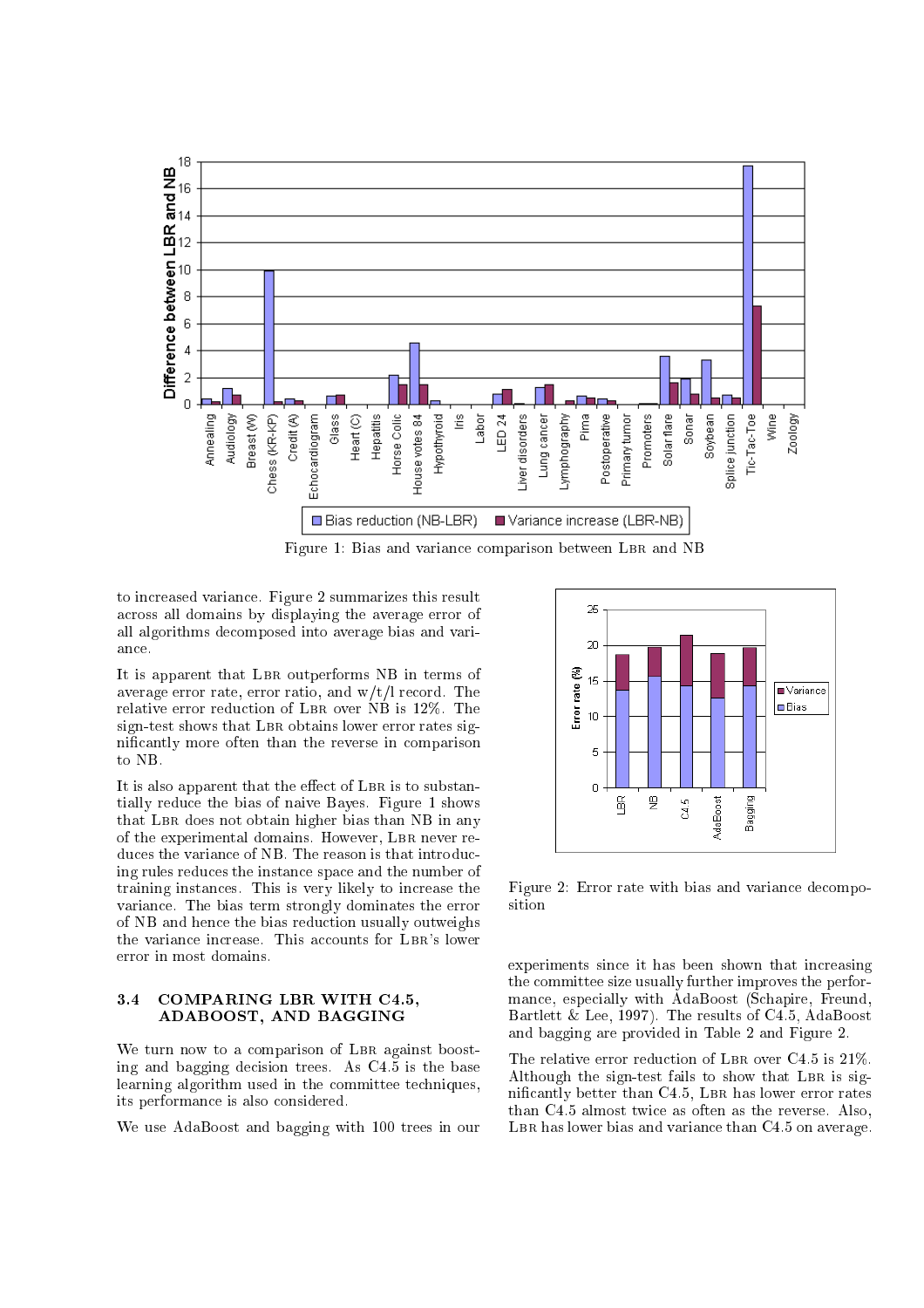Note that, despite the discretization of numeric attributes, the results of AdaBoost and bagging reported here are either comparable to or better than earlier published results (Bauer & Kohavi, 1999; Breiman, 1996; Quinlan, 1996) since we use a higher value of  $T$ . With reference to their base learning algorithm C4.5, AdaBoost reduces bias from 14.3% to 12.7%, and variance from 7.1% to 6.2%. Bagging has the same bias as C4.5, but reduces variance from 7.1% to 5.3%. Note also that we have repeated the experiments with committees of size 10 and that the results are less favorable to boosting and bagging than the results reported here. For example, the average error rate of AdaBoost with 10 trees is 20.2%, substantially higher than that of AdaBoost with 100 trees (18.9%). With 10 trees, the average error of bagging is 20.3% compared to 19.6% with  $100$  trees.

Comparing LBR with AdaBoost and bagging, we have the following observations.

• LBR has lower average error than either  $A$ daBoost or bagging. In terms of geometric mean error ratio, AdaBoost has lower error than LBR by 7%. However, when the geometric mean accuracy ratio is calculated, it shows that AdaBoost has lower accuracy than LBR by  $1\%$ . This seemingly incompatible outcome results from AdaBoost's tendency to better performance where error is low (and hence accuracy is high) while LBR tends to perform well in the reverse context. AdaBoost wins in 13 domains, loses in 15 domains and draws in 1 domain. All this indicates that LBR is very competitive to AdaBoost.

The geometric mean error ratio indicates the bagging has 7% higher average error than Lbr. Bagging wins in 14 domains and loses in 15 domains.

- LBR has lower average variance than either Ada-Boost or bagging  $-4.9\%$  compared to 6.2% for AdaBoost and 5.3% for bagging. The frequency with which LBR achieves lower variance is significant at the 0.05 level with respect to AdaBoost but not bagging.
- LBR has higher average bias than AdaBoost (13.8% versus 12.7%), but lower average bias than bagging (13.8% versus 14.3%). The frequency with which LBR has higher bias is significant at the 0.05 level with respect to AdaBoost but not bagging.

Since C4.5 can deal directly with numeric attributes, it might impede C4.5 to carry out discretization as a pre-process when running C4.5. This also applies for AdaBoost and bagging with C4.5. In an additional experiment, with exactly the same experimental method, C4.5, AdaBoost, and bagging were run without discretization. The average error rates of

C4.5, AdaBoost, and bagging without discretization in these 29 domains using the same training and test set partitions are 21.3%,  $\overline{17.9\%}$ , and  $18.6\%$  respectively. These are slightly lower than the corresponding values with discretization. The accuracy of C4.5 without discretization is also worse than that of LBR, with 1.18 as the geometric mean error ratio and 11/1/18 as the win/tie/loss record of the former over the latter. AdaBoost without discretization shows a slight advantage over Lbr. The win/tie/loss record of AdaBoost without discretization over LBR is  $16/1/12$  in the 29 domains. This difference is not significant at the level 0.05 using a two-tailed pairwise sign-test  $(p = .572)$ . The geometric mean error ratio of AdaBoost without discretization over LBR is 0.86. While this seems a big advantage to AdaBoost, the geometric mean accuracy ratio of AdaBoost without discretization over LBR is only 1.006, a very slight advantage to AdaBoost. As discussed in the context of AdaBoost with discretization, this results from AdaBoost's tendency to better performance where error is low (and hence accuracy is high) and LBR's tendency to perform well in the reverse context. The geometric mean error ratio and the win/tie/loss record of bagging without discretization over LBR are  $1.004$  and  $14/1/14$  respectively, suggesting that bagging even without discretization has no advantage over LBR on average. On the other hand, these results suggest that the performance of LBR might be further improved by carrying out discretization during the generation of Bayesian rules instead of pre-processing or by employing techniques for handling undiscretized numeric values such as those proposed by John & Langley (1995).

#### 3.5 COMPUTATION TIME

In this section, we discuss LBR's computational profile and compare its computation time with that of Ada-Boost with 100 decision trees. Since AdaBoost and bagging have similar execution times, the result of the latter is omitted.

Lazy learners have very different computation time profiles to eager learners that generate an explicit model at training time. If we consider the total computation time for learning from a given training set and classifying ob jects in a given test set, the computation time of an eager learner is strongly dominated by the requirements for learning a model from the training set. The computation associated with applying the model to classify test ob jects is usually relatively trivial. In particular, the computational profile is relatively insensitive to the number of objects to be classified. The total compute time will differ little irrespective of whether one or 1000 ob jects are to be classied. In contrast, lazy learners delay computation to classication time and the amount of computation is dependent on the number of objects to be classified.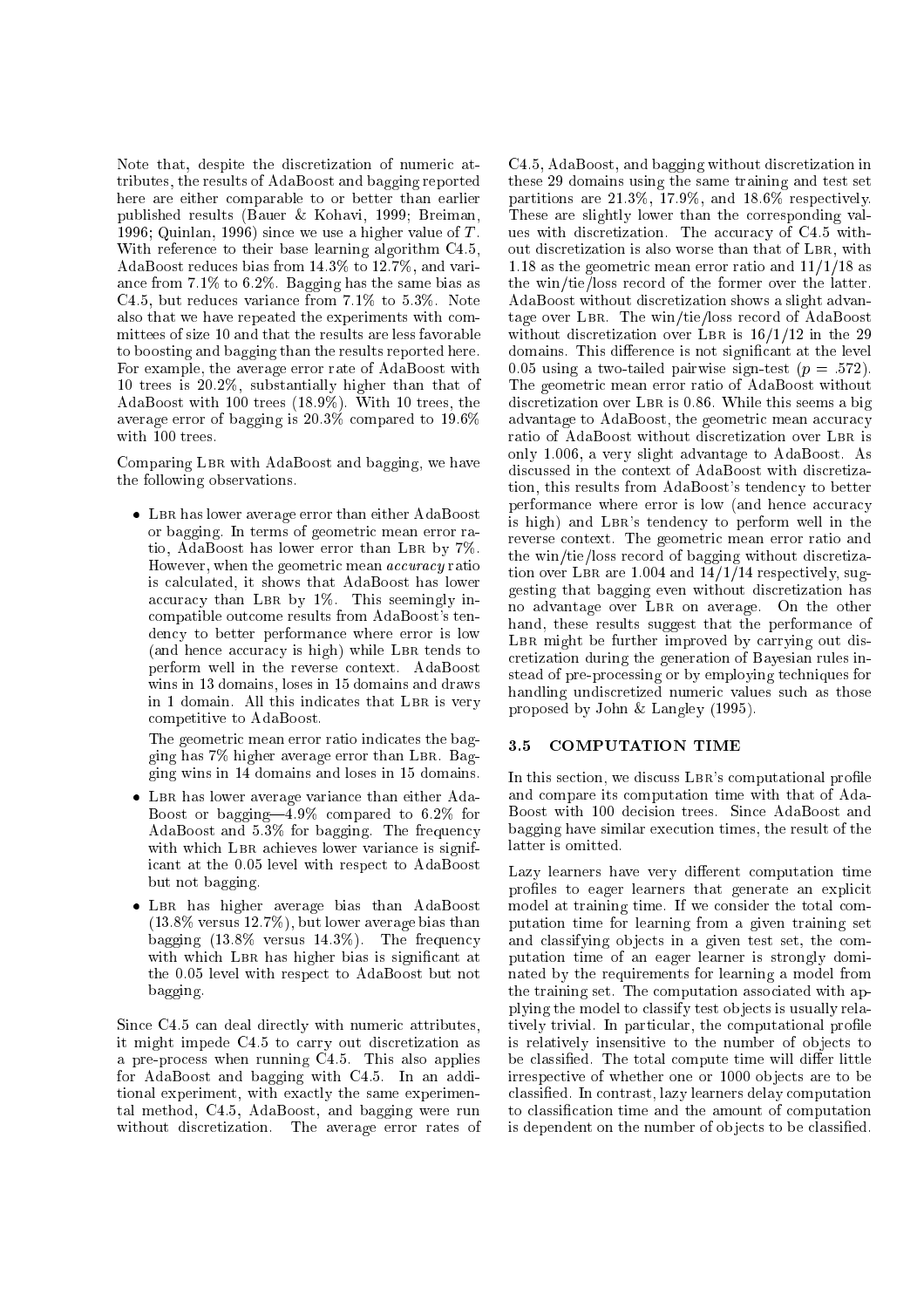The major computational overhead in LBR is the evaluation of each potential addition of a condition to the antecedent of the rule being constructed. This requires  $N$ -fold cross-validation of the resulting local naive Bayesian classier. As N-fold cross-validation of a naive Bayesian classier can be implemented very efficiently, the computational requirements for classifying a single test case are reasonable. However, lazy learning requires that the same process is repeated for each test example, and the cumulative computation for a large test set can be substantial. The computational overhead can be substantially reduced by caching useful information. In the current implementation of LBR, the evaluation function values of attribute-value pairs that have been examined are retained from one test example to the next. This avoids re-calculation of the evaluation function values of the same attribute-value pairs when classifying test examples that appear later in the test set, thus reducing the entire execution time. Our experiment shows that caching this information reduces the execution time of LBR by 96% on average on the 29 datasets used in the experiment. This is because the evaluation of attribute-value pairs for different test examples are often repeated, including repeated generation of identical rules for different test examples. LBR could be made even more efficient by caching further information such as local classiers and indices for training examples in different stages of the growth of rules. Of course, this would increase memory requirements.

Table 3 shows the execution time (in seconds) of LBR and AdaBoost, running on a Sun UltraSPARC 2 computer. AdaBoost uses more time than LBR in 24 domains. Although, in terms of mean execution time over the 29 domains, LBR is about five time slower than AdaBoost, this is dominated by 5 domains in which AdaBoost is much faster than LBR. In these 5 domains, large numbers of test instances contribute to the long execution in Lbr. For example, in the Splice junction domain, the test set size used in the current experiment is 1059. When we change the experiment from three-fold cross-validation to ten-fold cross-validation (the test set size is reduced to 318), the execution time of LBR reduces from 266.30 seconds to 180.39 seconds, while AdaBoost's execution time increases from 40.20 seconds to 46.37 seconds. This suggests that the test set size has a great effect on the execution time of Lbr, and has a very little effect on the execution time of AdaBoost.

When interpreting the results in Table 3 it should be noted that they relate to contexts, created by threefold cross-validation, in which two thirds of the available data are used for training and one third for testing. The results would better favor LBR if the proportion of data used for testing was decreased and better favor AdaBoost if this proportion was increased.

Table 3: Compute time (in seconds) of LBR, and Ada-**Boost** 

| Domain               | AdaBoost | $_{\rm LBR}$       |
|----------------------|----------|--------------------|
| Annealing            | 6.74     | 3.84               |
| Audiology            | 8.50     | 21.75              |
| Breat(W)             | 1.65     | 0.35               |
| KR-KP                | 31.10    | 388.74             |
| Credit(A)            | 3.67     | 1.30               |
| Echocar.             | 0.41     | 0.02               |
| Glass                | 1.22     | 0.16               |
| Heart(C)             | 1.44     | 0.20               |
| Hepatitis            | 1.09     | 0.09               |
| Horse                | 4.25     | 0.77               |
| HouseVote            | 1.44     | 0.86               |
| Hypo                 | 13.29    | 54.14              |
| <b>Iris</b>          | 0.22     | 0.01               |
| ${\rm Labor}$        | 0.31     | 0.01               |
| LED <sub>24</sub>    | 2.98     | 0.97               |
| Liver                | 0.64     | 0.16               |
| $_{\rm LungC.}$      | 0.61     | 0.15               |
| Lympho               | 1.02     | 0.12               |
| Pima                 | 2.90     | 0.64               |
| Postop.              | 0.48     | 0.03               |
| P.Tumor              | 6.43     | 1.42               |
| Promoters            | 1.13     | 0.10               |
| $_{\rm Solar}$       | 5.06     | 2.92               |
| $_{\rm Sonar}$       | 2.88     | 1.30               |
| Soybean              | 8.95     | 55.50              |
| Splice               | 40.20    | 266.30             |
| TicTacToe            | 3.52     | 1.94               |
| Wine                 | 0.54     | 0.04               |
| Zoology              | 0.45     | 0.03               |
| mean                 | 5.28     | $\overline{27.72}$ |
| e.r.<br>mean         |          | 1.34               |
| $\sqrt{\frac{t}{1}}$ |          | 24/0/5             |
| of wtl<br>$p$ .      |          | .0004              |

### 4 CONCLUSIONS

This paper evaluates the Lazy Bayesian Rule learning algorithm. This algorithm seeks to overcome the attribute interdependence problem of the naive Bayesian classier by forming a customized naive Bayesian classifier for each case to be classified. This customized naive Bayesian classifier is formed by selecting a subset of the available training examples that appear most relevant to classifying the current test example. In practice this often builds a more accurate naive Bayesian classier for the test example than the naive Bayesian classier trained using all training examples.

This paper shows that the lazy Bayesian rule induction algorithm is an effective technique for improving upon the naive Bayesian classifier. We show that this effect is achieved by signicantly and substantially reducing the bias of naive Bayesian classication, though this is achieved at the cost of a slight increase in variance.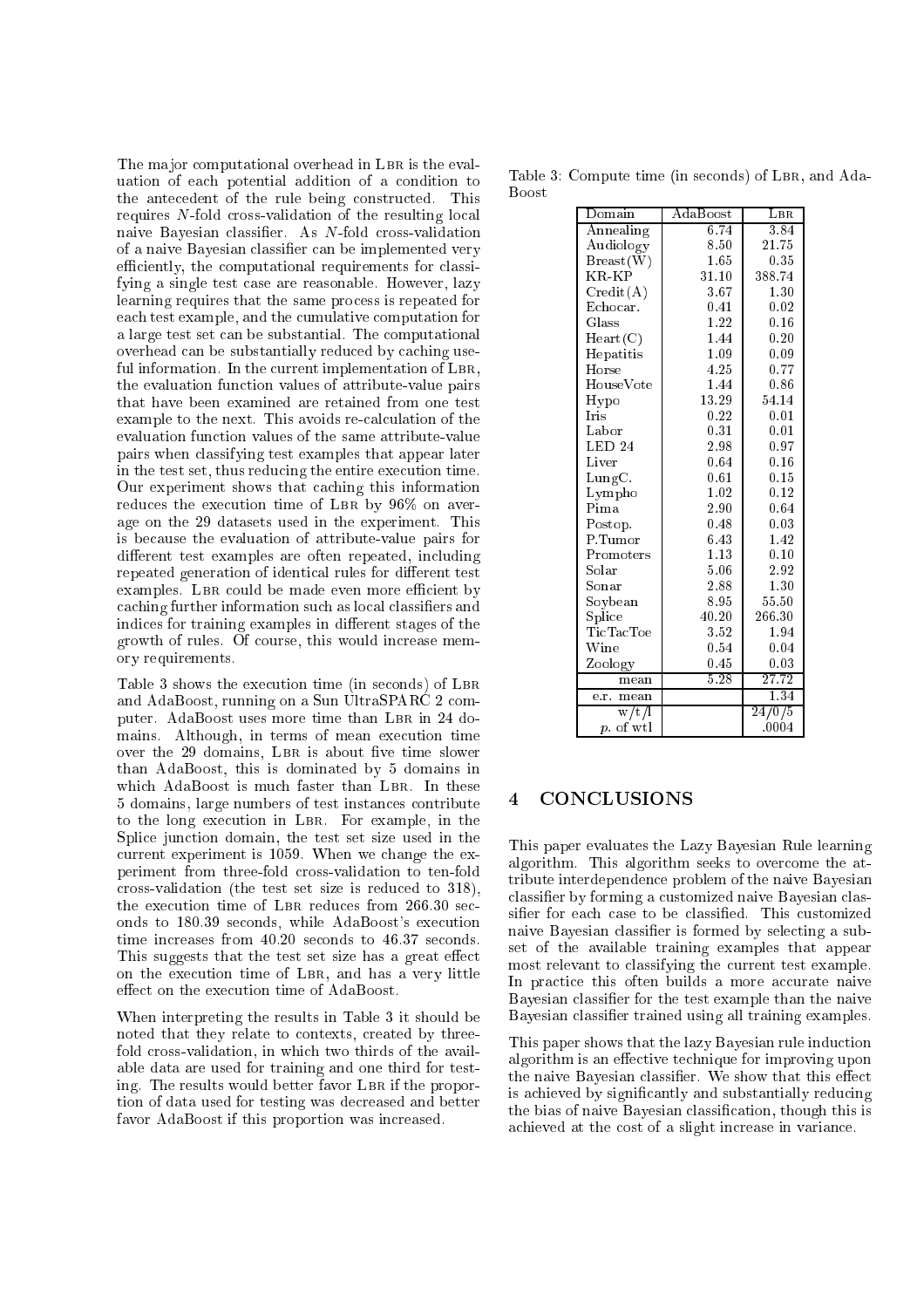Current implementation constraints, notably that it accepts only discrete attributes and is restricted to antecedent conditions of the form 'attribute  $=$  value', suggest that there is room to further improve the performance of the basic lazy Bayesian rule induction algorithm described in this paper. This is a promising direction for future research.

We also show that the prediction error of LBR for discrete valued data is very competitive to state-ofthe-art non-lazy techniques. Due to the use of lazy learning, the computation profile of the technique is dominated by the number of cases to be classied. In consequence, it is very efficient when there are only a small number of test cases for each training set, as is the case in contexts where incremental learning is traditionally employed.

#### Acknowledgments

The authors are grateful to J. Ross Quinlan for providing C4.5. Many thanks to the anonymous reviewers for their very valuable comments.

#### References

Aha, D.W. (ed.) (1997) Lazy Learning. Dordrecht: Kluwer Academic.

Bauer, E. & Kohavi, R. (1999) An empirical comparison of voting classication algorithms: Bagging, boosting, and variants. To appear in Machine Learning.

Blake, C., Keogh, E. & Merz, C.J. (1998) UCI Repository of Machine Learning Databases [http:// www.ics.uci.edu/~mlearn/MLRepository.html].

Irvine, CA: University of California, Department of Information and Computer Science.

Cestnik, B., Kononenko, I., & Bratko, I. (1987) Assistant 86: A knowledge-elicitation tool for sophisticated users. In Proc. 2nd European Working Session on Learning, 31-45, Wilmslow, UK: Sigma Press.

Breiman, L., Friedman, J.H., Olshen, R.A., & Stone, C.J. (1984) Classification and Regression Trees. Wadsworth, Belmont.

Breiman, L. (1996) Bagging predictors. Machine Learning, 24: 123-140.

Cestnik, B. (1990) Estimating probabilities: A crucial task in machine learning. In Proc. European Conf. on  $Artificial Intelligence, 147-149.$ 

Domingos, P. & Pazzani, M. (1996) Beyond independence: Conditions for the optimality of the simple Bayesian classier. In Proc. 13th Intl. Conf. on Machine Learning, pp. 105-112,. San Francisco, CA: Morgan Kaufmann.

Duda, R.O. & Hart, P.E. (1973) Pattern Classification and Scene Analysis. New York: John Wiley.

Fayyad, U.M. & Irani, K.B. (1993) Multi-interval discretization of continuous-valued attributes for classi cation learning. In Proc. 13th Intl. Joint Conf. on Ar $tificial\ Intelligence$ , 1022-1027, San Mateo, CA: Morgan Kaufmann.

Freund, Y. & Schapire, R. E. (1997) A decisiontheoretic generalization of on-line learning and an application to boosting. Journal of Computer and System Sciences, 55(1): 119-139.

Friedman, J., Kohavi, R., & Yun, Y. (1996) Lazy decision trees. In Process In Province Conf. In Process Intelligence, 717-724, Menlo Park, CA: AAAI Press.

Friedman, N. & Goldszmidt, M. (1996) Building classifiers using Bayesian networks. In Proc. 13th Natl. Conf. on Artificial Intelligence, 1277-1284, Menlo Park, CA: AAAI Press.

Holte, R.C., Acker, L.E., & Porter, B.W. (1989) Concept learning and the problem of small disjuncts. In Proc. 11th Intl. Joint Conf. on Artificial Intelligence, 813-818, San Mateo, CA: Morgan Kaufmann.

John, G., Kohavi, R., Pfleger, K. (1994) Irrelevant features and the subset selection problem. In Proc. 11th Intl. Conf. on Machine Learning, 121-129, San Mateo, CA: Morgan Kaufmann.

John, G. & Langley, P. (1995) Estimating continuous distributions in Bayesian classiers. In Proc. 11th Conf. on Uncertainty in Artificial Intelligence, 338-345, San Mateo, CA: Morgan Kaufmann.

Kohavi, R. (1996) Scaling up the accuracy of naive-Bayes classiers: A decision-tree hybrid. In Proc. 2nd Intl. Conf. on Knowledge Discovery and Data Mining, 202-207, Menlo Park, CA: AAAI Press.

Kohavi, R. & Wolpert, D. (1996) Bias plus variance decomposition for zero-one loss functions. In Proc. 13th Intl. Conf. on Machine Learning,  $275-283$ , Morgan Kaufmann.

Kononenko, I. (1990) Comparison of inductive and naive Bayesian learning approaches to automatic knowledge acquisition. In B. Wielinga et al. (Eds.), Current Trends in Knowledge Acquisition. Amsterdam: IOS Press.

Kononenko, I. (1991) Semi-naive Bayesian classifier. In Proc. of European Conf. on Artificial Intelligence, 206-219.

Langley, P. (1993) Induction of recursive Bayesian classiers. In Proc. European Conf. on Machine Learning, 153-164, Berlin: Springer-Verlag.

Langley, P. & Sage, S. (1994) Induction of selective Bayesian classiers. In Proc. 10th Conf. on Uncer $tainty$  in Artificial Intelligence, 339-406, Seattle, WA: Morgan Kaufmann.

Pagallo, G. & Haussler, D. (1990) Boolean feature dis-